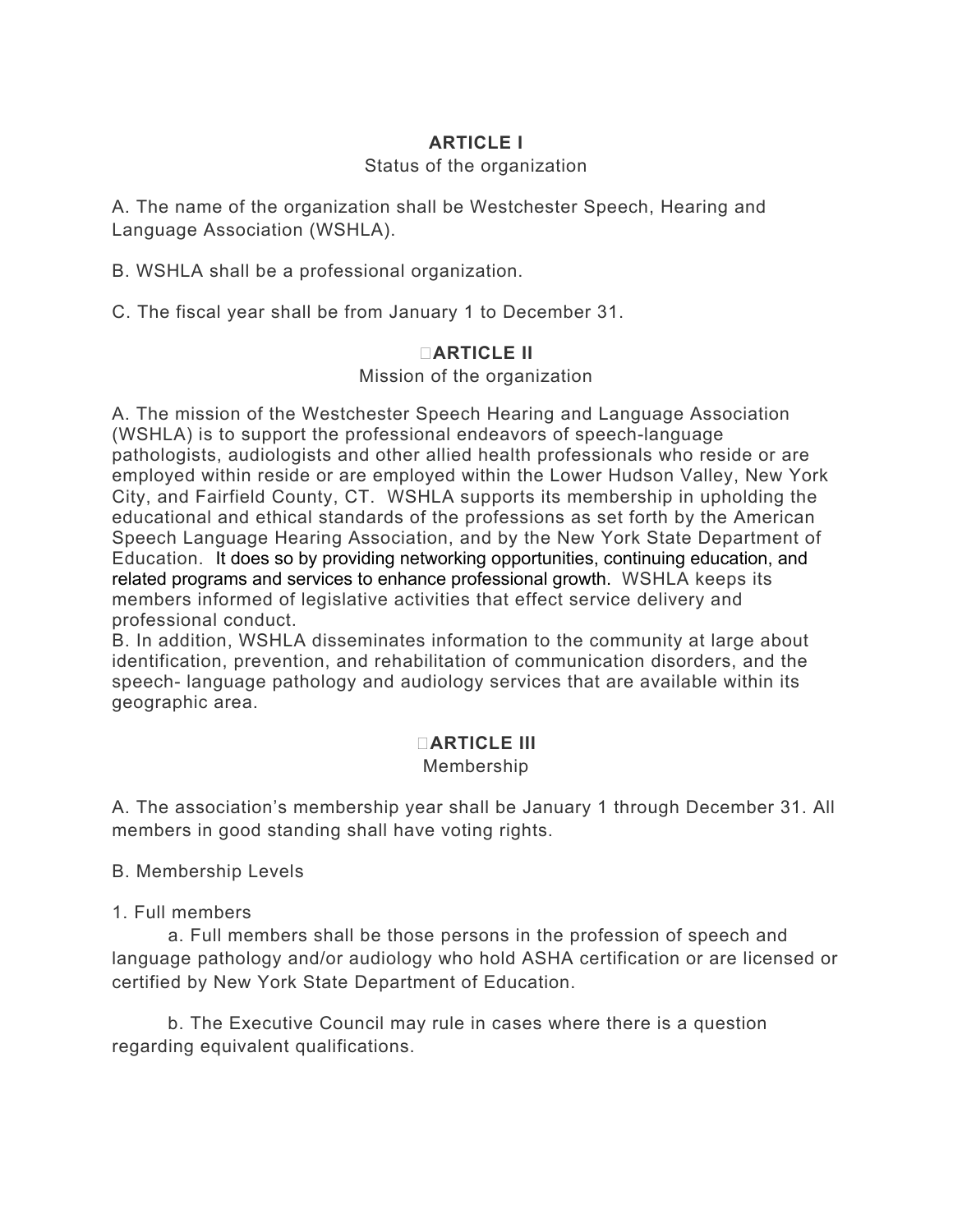2. Associate members: Associate membership is open to any related service professionals.

3. Clinical Fellows: Membership is open to any professionals who are currently within their clinical fellowship year

4. Student members: Student membership is open to any person enrolled in an undergraduate or graduate college or university program.

#### **ARTICLE IV** Dues

The annual dues of the association for all members (i.e., full members, associate members, and Clinical Fellows) shall be established by the Executive Council. Dues must be paid in full and are only valid through December 31 of each year.

Student members do not have to pay annual dues, and only pay program registration fees.

Any new members who join WSHLA between July 1 – December 31 of any given year, will receive full membership for that period as well as the following year.

### **ARTICLE V Officers**

A. Designation: The officers of this association shall be President, Vice President, Secretary, Treasurer.

B. Duties and Responsibilities

1. The President shall be the Chief Executive Officer of the Association. It shall be his/her duty to preside at all regular business meetings of the Association and of the Executive Board. The president shall appoint with approval of the Executive Board all committee chairpersons who shall report directly to the president. The president shall promote the interests of the organization as a member on the Board of Regional Association Presidents, meetings held in Albany, New York. The president shall fill any Executive Board vacancy by appointment until the next regular election.

2. The Vice-President shall be the Second Executive Officer of the Association and shall assume the duties of the President in his/her absence. The Vice-President shall be Chairperson of Membership.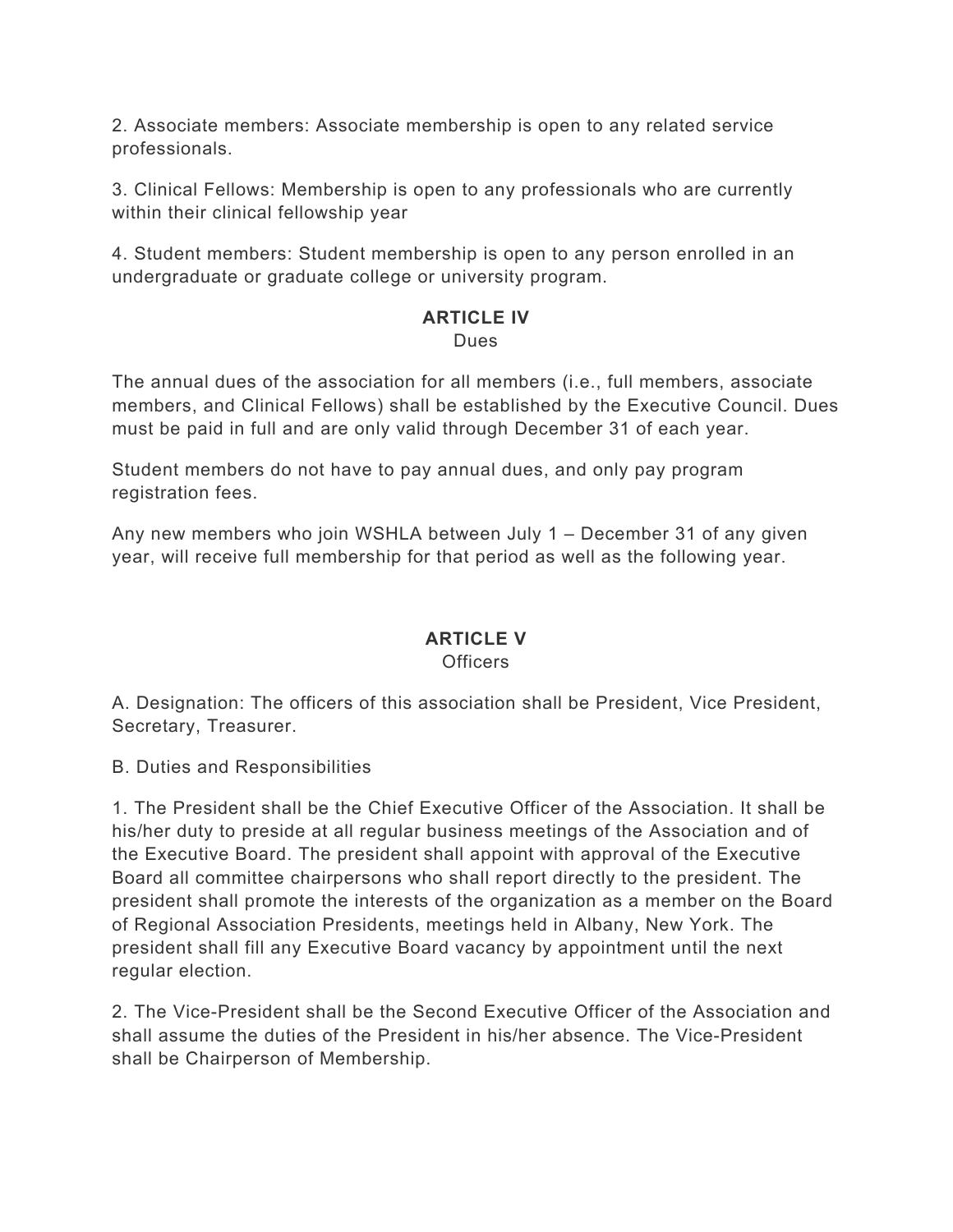3. The Secretary shall record minutes at the Executive Board meetings and distribute them. He/she is also responsible for the distribution of notices, letters of confirmation to guest speakers, and other necessary correspondence as instructed by the members of the Executive Board.

4. The Treasurer shall be the custodian of the funds of the organization and shall receive and disburse them on the authority of the Executive Board. He/she shall submit a quarterly financial report to be included in the minutes of the Executive Board. The Treasurer and President shall propose an annual budget for approval by the Executive Board at the first Executive meeting of each year and submit a year end statement at the last yearly meeting.

C. Term of Office All terms of office shall be for two years and shall began following the election at the annual member breakfast.

# **ARTICLE VI**

### Executive Board

A. The Executive Board shall include elected officers and appointed chairpersons of standing committees.

B. Compensation: All positions are on a volunteer basis. No compensation shall be paid by WSHLA to any board member or committee member for serving on the Executive Board.

C. Reimbursement: Any board member may submit to the treasurer appropriate bills for products and/or services purchased, or expenses incurred for the Association, for full reimbursement. Original bills and /or receipts should by submitted within 30 days of said purchase(s).

## **ARTICLE VII**

Meetings

There shall be at least three Board meetings of the association on an annual basis. The last board meeting of the fiscal year shall be open to the membership. The business of the association including a summary report of the activities of the past year shall be presented by the president, and a financial report shall be presented by the treasurer.

#### **ARTICLE VIII** Quorum

A simple majority of the Board shall comprise a quorum for all Board meetings.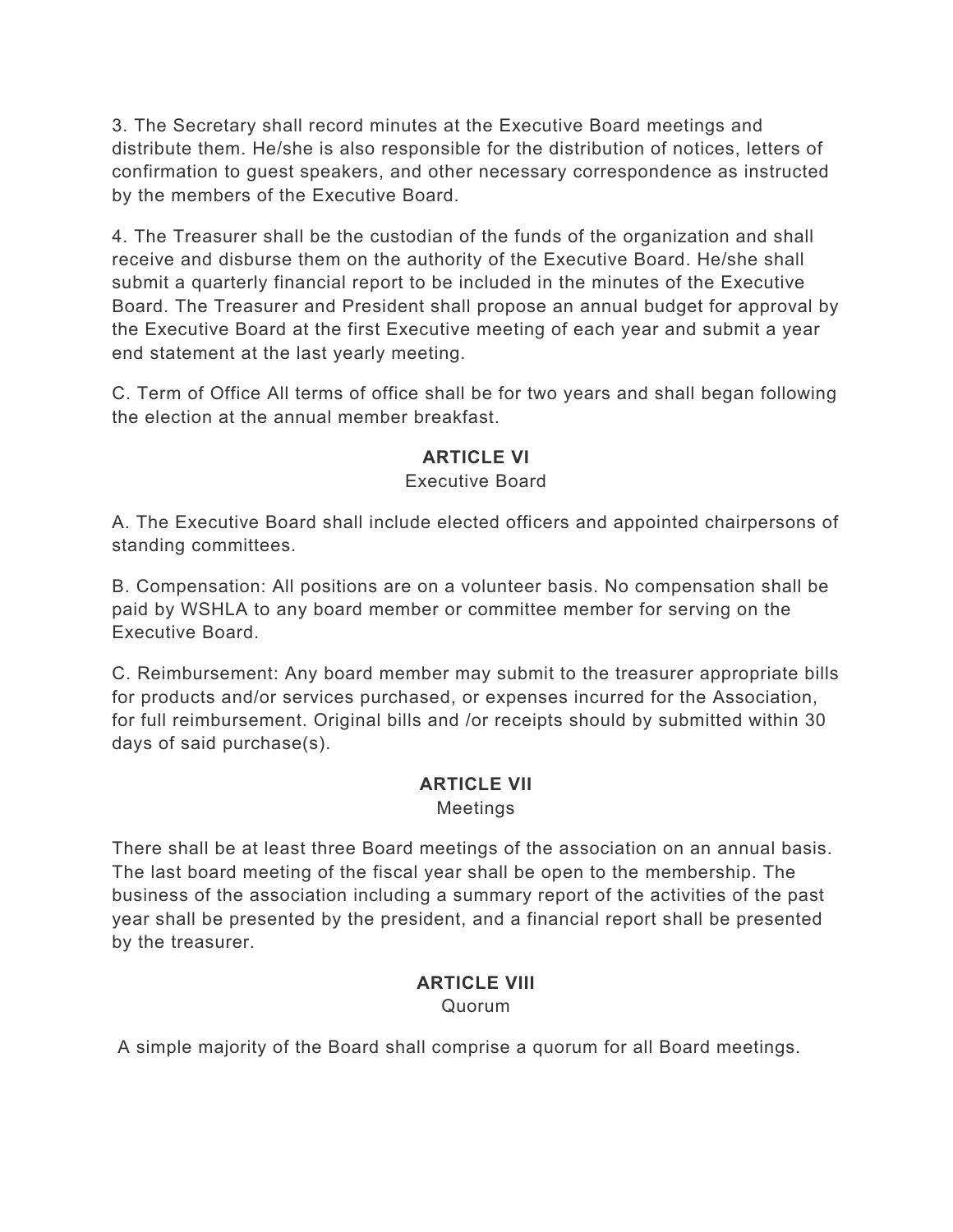## **ARTICLE IX**

### Standing Committees and Adhoc Committees

A. All standing committee chairpersons shall be appointed by the president with the approval of the Executive Board. There shall be the following standing committees:

- 1. Continuing Education Administrator
- 2. Social Media Coordinator

B. Duties and Responsibilities of the Standing Committees

1. The CEU administrator will ensure that WSHLA complies with all policies and procedures of the American Speech Language Hearing Association (ASHA) for attaining continuing education credits so that members are able to receive CEU's for attending WSHLA sponsored programs.

2. The Social Media Coordinator will provide information to the online community about WSHLA's networking opportunities, programming, events, and services.

C. All adhoc committee chairpersons shall be appointed by the president with the approval of the Executive Board on an as needed basis. The following are typical adhoc committees of the organization. Other adhoc committees can be appointed at the discretion of the president with the approval of the Executive Board.

- 1. Program Committee
- 2. Nominating Committee
- 3. By-laws Committee

D. Duties and Responsibilities Adhoc Committees

1. Program Committee: A Program Committee is appointed for each program. Those appointed shall organize and plan designated events.

2. Nominating Committee: refer to Article X.

3. The By-Laws Committee shall review the WSHLA by-laws on a bi-annual basis and make recommendations for revisions to the board.

## **ARTICLE X**

Election and Nomination Procedures

A. Nominating Procedures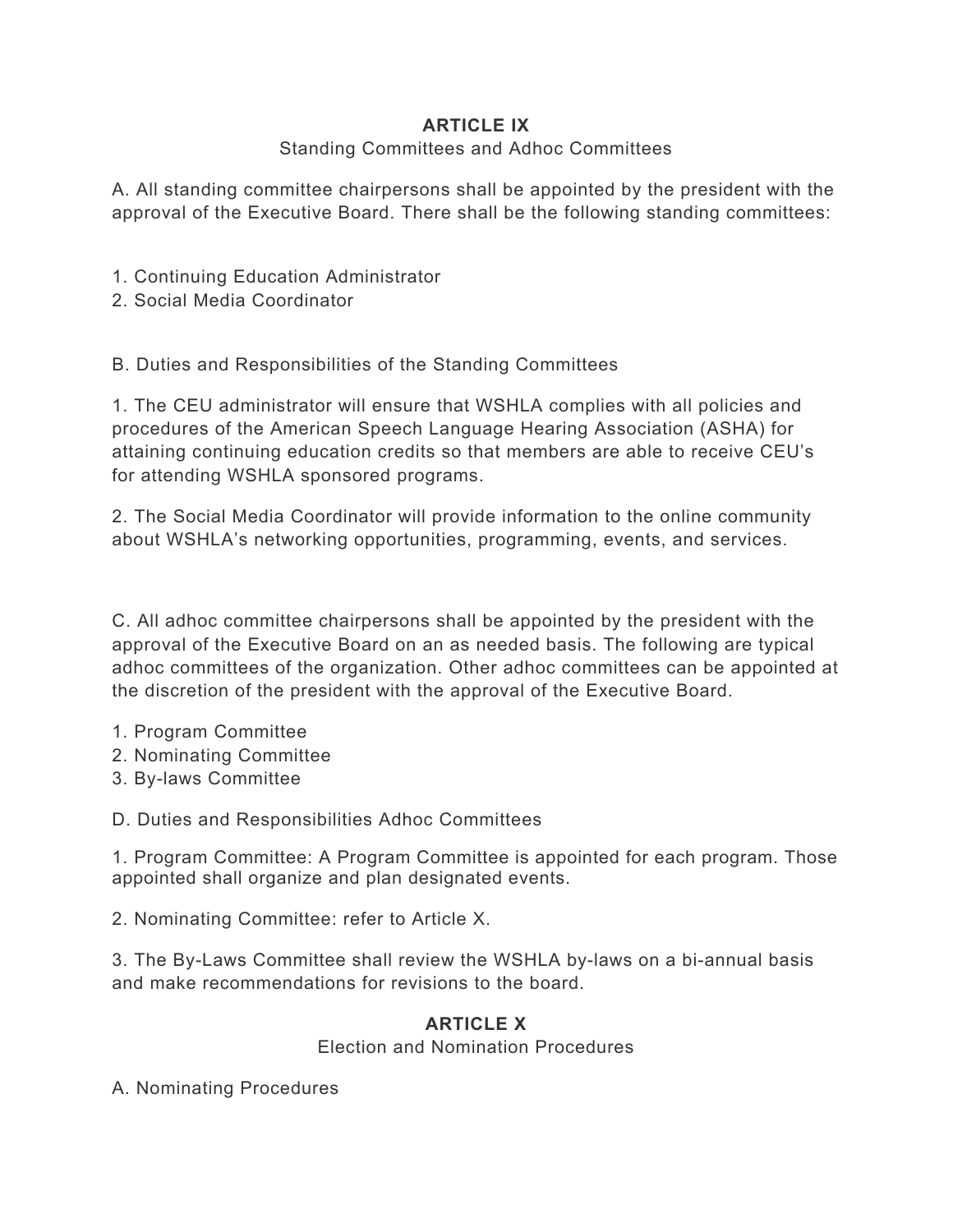1. A Nominating Committee shall be appointed by the Executive Board bi-annually, in September, consisting of 1-2 board members.

2. The Nominating Committee shall email the membership a call for nominations in October.

3. The Nominating Committee shall obtain the names of full members in goodstanding wishing to run for elected office. Any full member in good standing may request consideration for nomination to an elected office. All proposed nominees shall provide background information regarding their qualifications for election to office.

4. The Nominating Committee shall inform the Executive Board of the proposed slate 30 days before the last board meeting of the fiscal year. The Nominating Committee will email the membership at large the slate of nominees and their qualifications 15 days prior to the last board meeting of the fiscal year.

B. Election Procedures

1. The election shall be held at the annual member breakfast. All members in good standing may vote. Each member will vote at the annual breakfast. Those unable to attend the annual breakfast can vote by proxy.

2. The Nominating Committee will count the ballots. The officers shall be elected by a simple majority of the votes cast. Membership will be notified of elected officials.

4. Should a vacancy occur before the end of the term of office of an elected officer, the President shall appoint a member in good standing to fill the position until the next election.

## **ARTICLE XI**

#### Amendments

Amendments must be proposed in writing to the Executive Board. All members shall receive a copy of the proposed amendments. Amendments shall be approved by a three-quarters majority vote at the next board meeting.

# **ARTICLE XII**

Ratification

The By-Laws shall be ratified by a simple majority vote of the membership. Approved by the membership

……………………………………